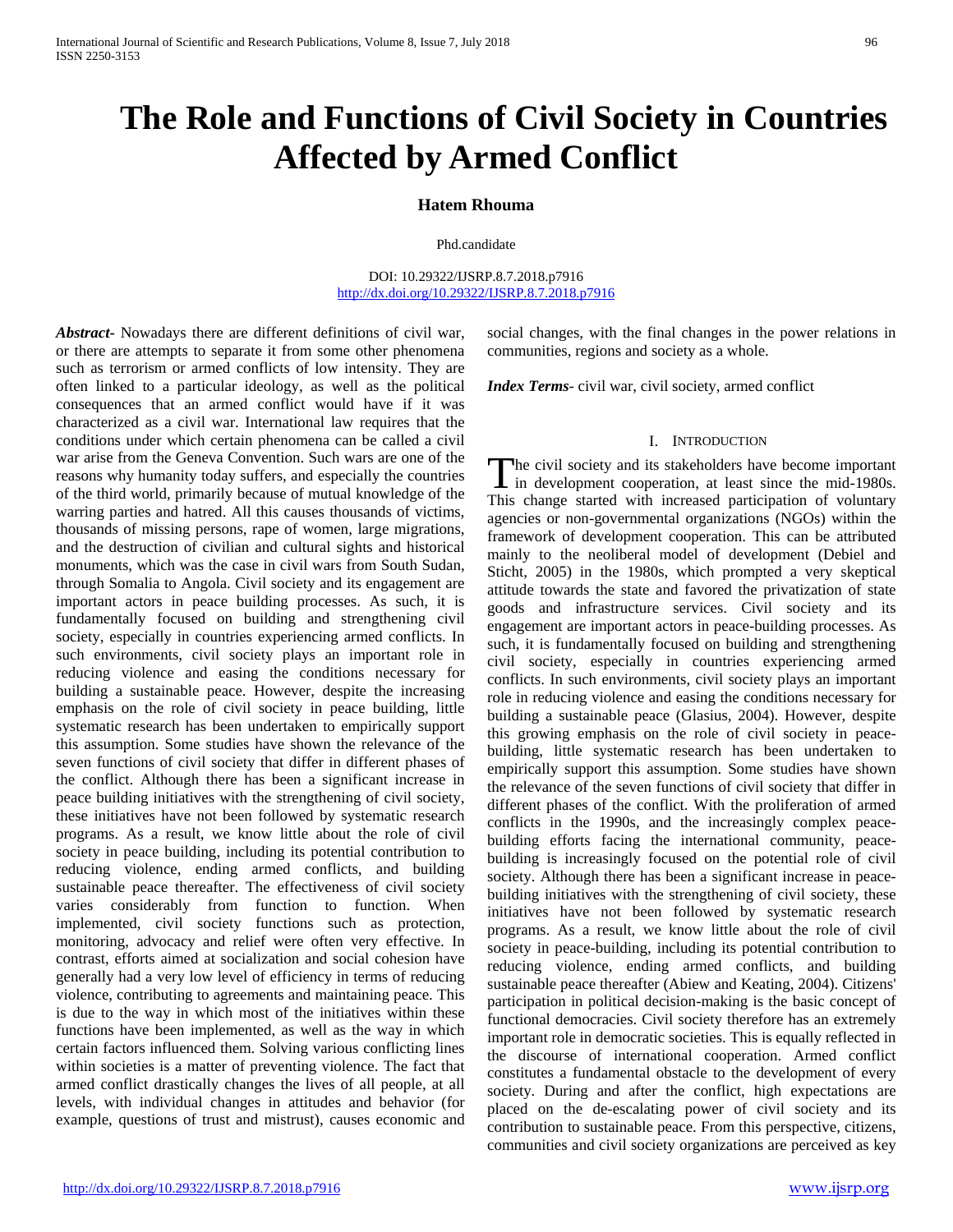actors in overcoming the existing lines of conflict, and organized violence. With the spread of the conflict in the 1990s and increasing the complexity of peace-building efforts to deal with the international community, including significant failures such as those done on Somalia and Rwanda, the peace-building discussion has increasingly focused on the potential role of civil society. This led to a massive an increase in peace-building initiatives in civil society, but, interestingly, did not fit researchers and debates about the nexus between civil society and peace building. To date, there has been little systematic analysis of the specific role of civil engagement and civil society in the context of armed conflicts, and even less in terms of its potential, constraints and critical factors.

# II. THE RELATIONSHIP WITH THE INTERNATIONAL COMMUNITY TOWARDS CIVILIANS DURING ARMED CONFLICTS

 Throughout history, the battles led to large, remote settlements the poles where the armies measured their strengths. So, the term is a battlefield in that time was geographically limited, while the destruction was limited by by range then the weapon. The civilians in the occupied area also had time to recover

escape the enemy, even though they were not spared the plunder the invasion of the hostile army. Somewhat paradoxically, but with the development of new technologies and the type of weapons, the methods of warfare change, and civilians are increasingly "involved" in the events of the war and more and more directly affected by the hostilities.The fact that armed conflict drastically changes the lives of all people, at all levels, with individual changes in attitudes and behavior (for example, questions of trust and mistrust), causes economic and social changes, with the final changes in the power relations in communities, regions and society as a whole. The relationship that exists with the international community towards civilians and their facilities during armed conflicts taking place in the territory where these facilities are located and where those civilians live is viewed from the legal point of view. The above issues are multifaceted in a socially relevant and significant manner. The role of the international organization of the protection of civilians and their facilities is a sensitive political issue, due to the different views of the parties involved in armed conflicts, the one in power and the one who wants the government to take over. Therefore, both sides are referring to the regularity of their attitudes, and additional influence is created by states that do not participate in the conflicts. The regularity or irregularity of warring parties in the civil war is not in the scope of our research, but it shows the degree of protection of the rights of civilians and their property within the Geneva Convention. Therefore, the rights of civilians in this situation are mainly related to the interest of the politicization of another state, as there are examples throughout history. The United Nations has adopted a charter in which Article 4, paragraph 2 states that it does not propagate the application of armed conflicts among states. However, this regulation did not define armed conflicts within the country itself. Therefore, such conflicts within the country are led by groups of people who carry out various activities such as protests, armed rebellions against the state, provoking disorder within the state, plundering property, which in the end can result in a civil war, all of which significantly weakens the state in all fields, endangering social peace and stability. The emergence of armed conflicts in the country itself is mainly of interest that can be apparent or covert, and in which different elements such as religion, tribal affiliation, different political attitudes, economic interests, ethnic conflicts, etc. are used as a cause. Nowadays there are different definitions of civil war, or there are attempts to separate it from some other phenomena such as terrorism or armed conflicts of low intensity. They are very often related to a certain ideology, as well as the political consequences that a particular armed conflict would have if it was characterized as a civil war. International law requires that the conditions under which certain phenomena can be called a civil war arise from the Geneva Convention. Such wars are one of the reasons why humanity today suffers, and especially the countries of the third world, primarily because of mutual knowledge of the warring parties, mutual hatred, all of which causes thousands of victims, thousands of missing persons, rape of women, large migrations, demolition of civilian and cultural sights and historical monuments, which was the case in civil wars from South Sudan, via Somalia to Angola and Libya. Civil war does not leave any less consequence than the war between the two countries, because in the civil war, the number of dead civilians is high. Although cruelty is almost always present in wars, it cannot be denied that old civilizations such as China, India and some African people, and then adhered to certain humane principles during armed conflicts, and religion had a powerful impact on the application of human principles in armed conflicts, such as changing and providing care to opponents, eating and accommodation of these soldiers, and so on (Schmidt, 2000). French thinker Jean Jacques Rousseau in his book emphasizes that it is necessary to make a distinction between civilians and warriors, which is the main thesis of Human International Law. In practice, countless times it has been confirmed that the war is not affecting only the warring fighters, but also civilians and their facilities. However, although there are similarities in the position of civilians and their facilities in various armed conflicts between countries, international law has not seriously taken into account the position of civilians in the event of a civil war. International conflicts have been in the focus of international law since the 19th century, which is not the case with a civil war, where it took a lot of time, victims, and suffering to take this type of war conflict into serious consideration. The main reason for the long period of undefined civil war relations under international law is that they cannot clearly distinguish warriors from insurgents, because the countries are sovereign, and every other country has a different opinion on a country affected by the civil war. The organization that played a key role in these wars is the Red Cross, with its founder of Swiss origin Henry Donan, who propagated aid to the victims of each war. At the very beginning, the Red Cross organization had narrow-minded activities, but despite numerous problems and risks, it remained consistent with its parole, which puts human victims at risk in front of every risk. On August 12, 1949, the fourth Geneva Convention was signed, which represented a revolution in the field of humanitarian international law. Then, for the first time, a special article on armed conflicts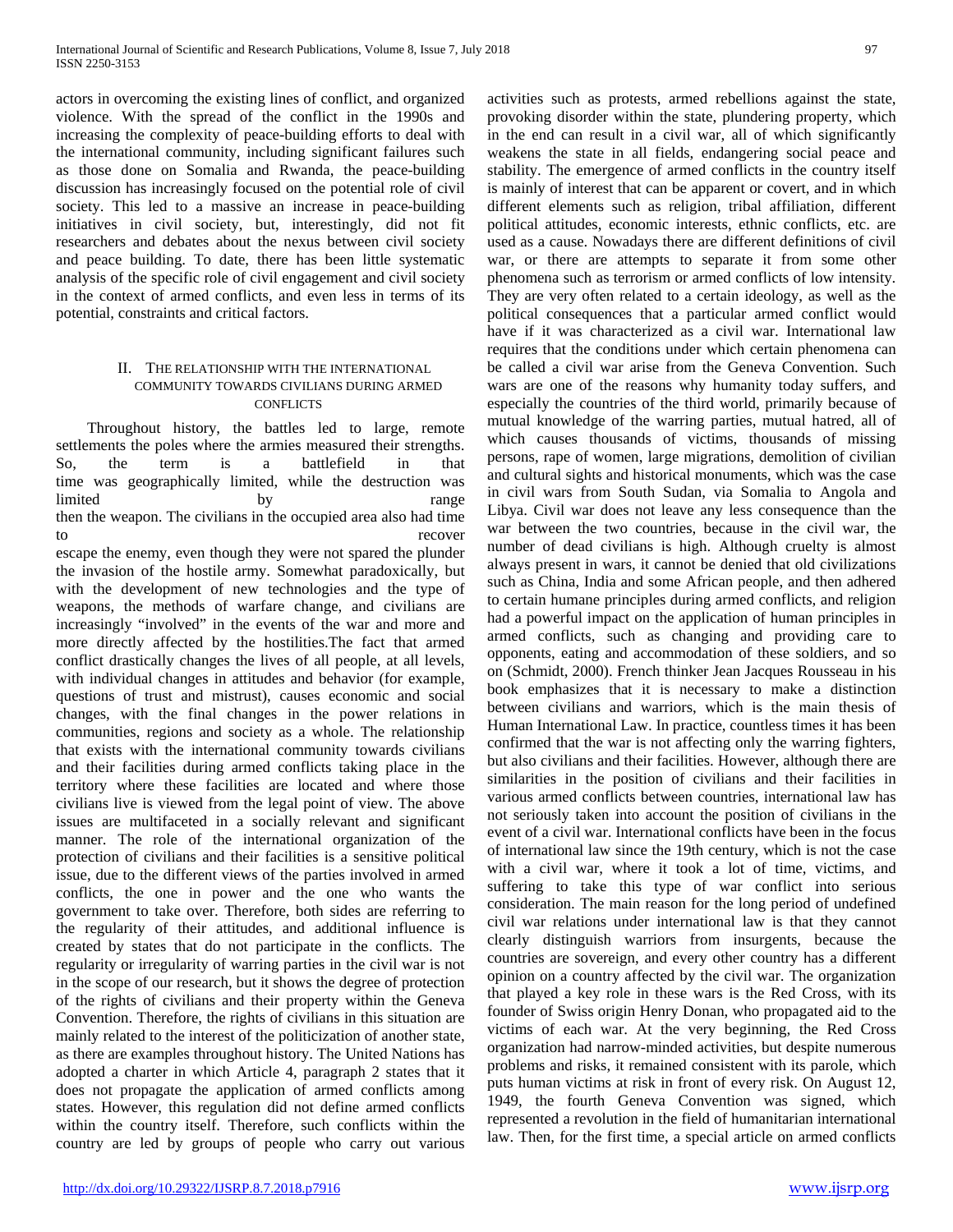within the state was adopted, the third joint member, but developments in the world and the emergence of new technologies have shown that there are many shortcomings in the laws that were adopted at that time. Due to the process of globalization and transition, the Red Cross played a significant role in the preparation of two additional protocols for the Fourth Geneva Convention, 10. juna1977. years. The first protocol relates to armed conflicts between countries, and puts other emphasis on internal conflicts, ie war. We are especially interested in another protocol because it sets two parallel systems of international protection for people. The first system is applied in the events of a civil war emphasizing the conditions for the third common member to apply. The most important thing is that citizens and their facilities are maximally protected in these armed conflicts. The international community's contribution to the protection of civil rights in armed conflicts was modest, but it should be emphasized that a positive impact on civilization was achieved, however, since many countries adopted these laws, and in addition to the conflict-affected sides, they took all into account the protection of civilians and their facilities. In order for the implementation of the Convention to be widely and widely accepted by all countries, it is necessary to create an environment that guarantees the enforcement of all the laws in force.

### III. CONCLUSION

 The complexity and dynamics of political, economic and social processes in the modern world require governments to be and state institutions quickly adapt to change and react readily in different (crisis) situations. Inclusion of citizens and their associations in the process of formulating and implementing (practical) policies to which the country responds to different challenges is one of the prerequisites for this. The effectiveness of representative democracy, news on the principles of the division of power, free elections and multi-party system, is increased by the introduction the principle of participatory democracy. Participatory democracy implies the permanent involvement of citizens in the processes of managing public affairs, and not just at the time of the election, when their participation is reduced to selecting the holders of power at different levels. This type of democracy implies that citizens have at their disposal different mechanisms that allow them to express their needs or attitudes on certain topics. These attitudes are then translated into practical policies. Citizens, therefore, have the right to ask, know and be informed about all decisions and processes affecting their lives. It should also be borne in mind that citizens are those who pay state administration, and that it has an obligation to act in accordance with the guidelines and priorities established by them. With the spread of the conflict in the 1990s and the increasing efforts to build the peace of the international community, stakeholders and peace-building discourse were increasingly focusing on the potential role of civil society. This has led to a massive increase

in peace-building initiatives in civil society. There is a systematic analysis of the specific role of civil engagement and civil society in the context of an armed conflict, but less in terms of its potential, constraints and critical factors. Our work provides an overview of the notion of civil society and understanding in different contexts. He creates an analytical framework of the functions of civil society arising from the theory of democracy, discourse on development and knowledge of the case study, which in turn applies to the context of peace building. The theory and practice of peace-building is analyzed in terms of the functions of civil society and their importance, scope and content. The results show that the very existence and support of civil society does not automatically lead to peace-building. A good understanding of the role of civil society and peacebuilding potential is needed. It is also important to recognize that certain roles and functions of civil society vary depending on the conflict phases and may not all be equally relevant and effective at all stages of the conflict. Nevertheless, civil society plays an important role in building peace. Based on the analysis of the functions of civil society, this paper concludes that civil society can make a significant contribution to peace-building in the short term, but also in the medium term and in the long run. Democracy research shows that civil society played a key role in democratic transition in Eastern Europe. The most visible result of peace-building in civil society shows a direct correlation between the involvement of civil society in peace negotiations and the sustainability of the agreement, the greater the participation of civil society, it is more likely that the peace agreement will be sustainable. It seems that the most important role of civil society in peacebuilding is advocacy, especially in terms of safeguarding civil society's votes and bringing important peace-building questions. Other civil society roles are also important for peace-building, in particular monitoring respect for human rights as it contributes to the protection of civil society and through joint activities that can build ties between divided societies.

#### **REFERENCES**

- [1] Abiew, F. K., and T. Keating. 2004. "Defining a Role for Civil Society." In T. Keating, and W. A. Knight, Building Sustainable Peace, 93-117. Edmonton: University of Alberta Press.
- [2] Debiel, T., and M. Sticht. 2005. "Towards a New Profile? Development, Humanitarian and Conflict-Resolution NGOs in the Age of Globalization." Institute for Development and Peace INEF, Report no. 79, Duisburg.
- [3] Giddens A., 'Foreword', in Global Civil Society 2001, eds. H. Anheier, M.Glasius and M. Kaldor (Oxford: Oxford University Press)
- [4] Schmidt, S. 2000. "Die Rolle von Zivilgesellschaften in afrikanischen Systemwechseln." In W. Merkel, Systemwechsel 5. Zivilgesellschaft und Transformation, 295-334. Opladen: Leske+Budrich.

### AUTHORS

**First Author** – Hatem Rhouma Phd.candidate